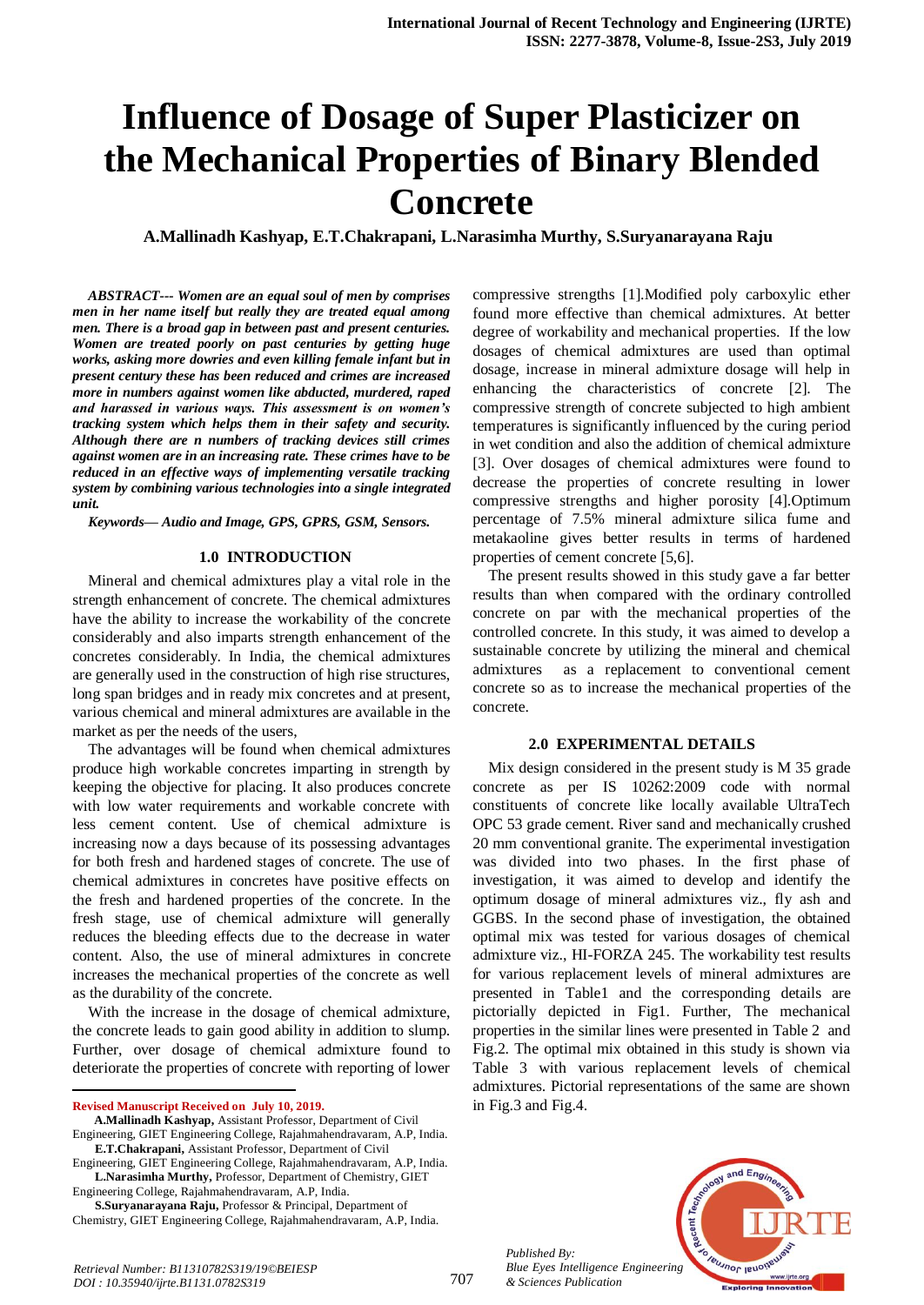#### **INFLUENCE OF DOSAGE OF SUPER PLASTICIZER ON THE MECHANICAL PROPERTIES OF BINARY BLENDED CONCRETE**

**2.0 RESULTS AND DISCUSSION** *2.1WORKABILITY TESTS FOR FRESH CONCRETE*

| Table 1 : Workability tests for various replacements levels of mineral admixtures to cement |
|---------------------------------------------------------------------------------------------|
|---------------------------------------------------------------------------------------------|

| S.No |                              | Mix Description Mix Designation | % of mineral<br>admixtures | Slump Cone Test<br>(mm) | Compaction<br>factor | Vee-bee test<br>(sec) |
|------|------------------------------|---------------------------------|----------------------------|-------------------------|----------------------|-----------------------|
| 1.   | M35 CM                       | M1                              | 0                          | 60                      | 0.84                 | 5                     |
| 2.   | $(5\% + 5\%)$<br>$FA+GGBS$   | M <sub>2</sub>                  | 10                         | 60                      | 0.86                 | 6                     |
| 3.   | $(5\% + 10\%)$<br>$FA+GGBS$  | M <sub>3</sub>                  | 15                         | 50                      | 0.88                 | 8                     |
| 4.   | $(10\% + 5\%)$<br>FA+GGBS    | M4                              | 15                         | 55                      | 0.86                 | 8                     |
| 5.   | $(7.5\% + 7.5\%)$<br>FA+GGBS | M <sub>5</sub>                  | 15                         | 58                      | 0.85                 | 7                     |
| 6.   | $(10\% + 10\%)$<br>$FA+GGBS$ | M6                              | 20                         | 50                      | 0.89                 | 8                     |







Fig. 1 Workability test results for slump cone, compaction factor and vee-bee time for mineral admixture replacement to cement



*Published By:*

*& Sciences Publication*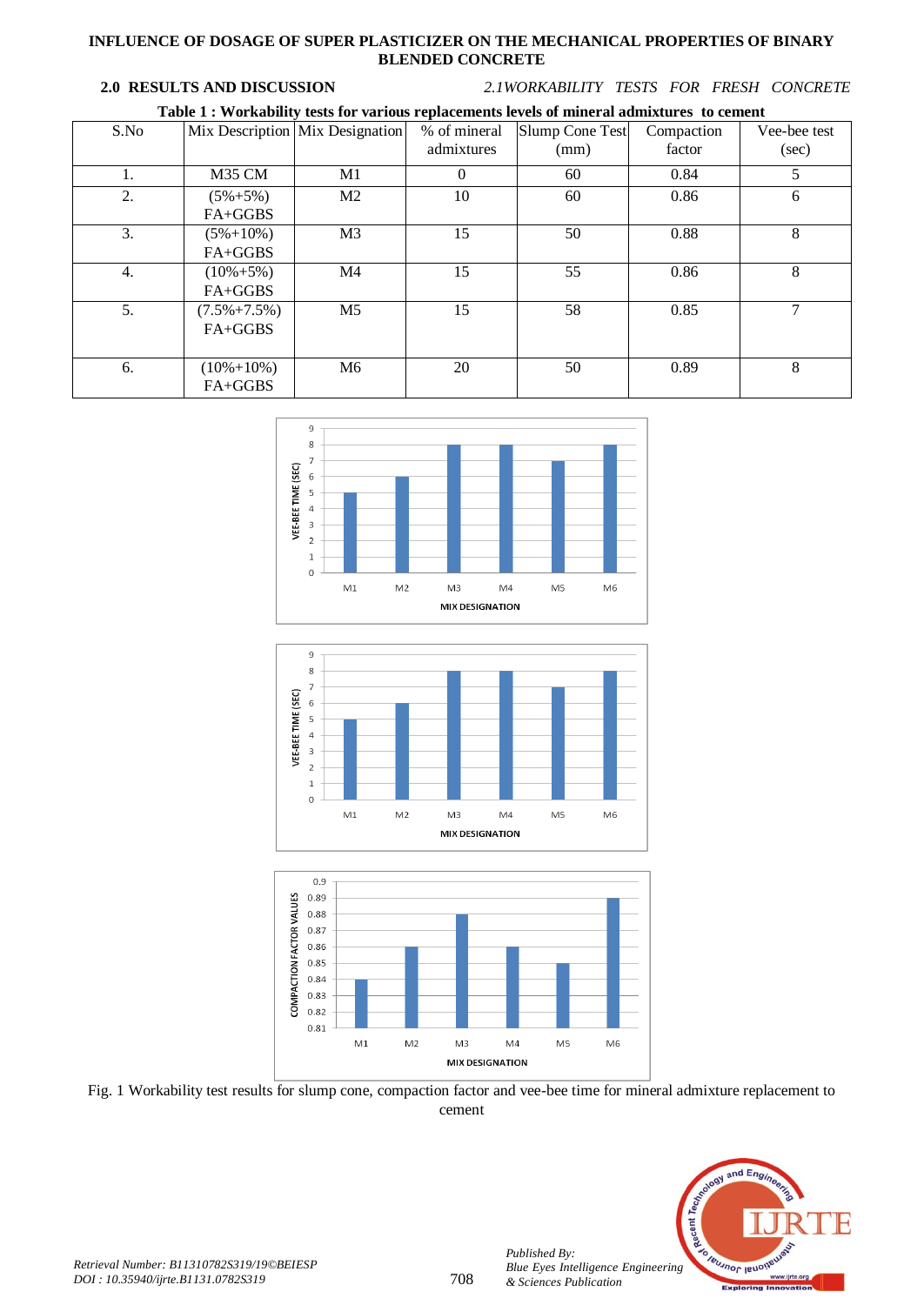From Table.1 , Fig.1,it is observed that as the percentage replacement levels of blended mineral admixture increases, the fresh properties of concrete decreases and for mix M5, it was found to be effective of all the mixes and it was considered for the further study.

| Table 2: Test results of M35 grade concrete with     |  |
|------------------------------------------------------|--|
| various replacements of mineral admixtures to cement |  |

| S.No | Mix             |                | $%$ of   | Compress | Split-   | Flex         |
|------|-----------------|----------------|----------|----------|----------|--------------|
|      | Descriptio      | Mix            | mineral  | ive      | tensile  | ural         |
|      | n               | Design         | admixtu  | Strength | strength | <b>Stren</b> |
|      |                 | ation          | res      | (MPa)    | (MPa)    | gth          |
|      |                 |                |          |          |          | (MP)         |
|      |                 |                |          |          |          | a)           |
| 1.   | M35 CM          | M <sub>7</sub> | $\theta$ | 43.33    | 3.82     | 5.20         |
| 2.   | $(5\% + 5\%)$   | M8             | 10       | 44.00    | 3.86     | 5.25         |
|      | $FA+GGB$        |                |          |          |          |              |
|      | S               |                |          |          |          |              |
| 3.   | $(5\% + 10\%)$  | M <sub>9</sub> | 15       | 44.44    | 3.89     | 5.30         |
|      | FA+GGB          |                |          |          |          |              |
|      | S               |                |          |          |          |              |
| 4.   | $(10\% + 5\%)$  | M10            | 15       | 43.11    | 3.80     | 5.18         |
|      | FA+GGB          |                |          |          |          |              |
|      | S               |                |          |          |          |              |
| 5.   | $(7.5\% + 7.5)$ | M11            | 15       | 45.33    | 3.91     | 5.49         |
|      | $%$ )           |                |          |          |          |              |
|      | FA+GGB          |                |          |          |          |              |
|      | S               |                |          |          |          |              |
| 6.   | $(10\% + 10)$   | M12            | 20       | 44.00    | 3.78     | 5.20         |
|      | $%$ )           |                |          |          |          |              |
|      | FA+GGB          |                |          |          |          |              |
|      | S               |                |          |          |          |              |



**Fig. 2 Mechanical properties of M35 grade concrete with mineral admixture replacement to cement**

From Table.2 , Fig.2,it is revealed that as the percentage replacement levels of blended mineral admixture increases, the hardened properties of concrete increases and for mix M11, it was found to be effective of all the mixes.

## **Table 3: Test results of M35 grade concrete with various replacements of chemical admixtures**

| S.No | Mix                           | Mix           | $%$ of         |      | Slum Compa | Vee-           |
|------|-------------------------------|---------------|----------------|------|------------|----------------|
|      | Descriptio Designati chemical |               |                | p    | ction      | bee            |
|      | n                             | <sub>on</sub> | admixtur Cone  |      | factor     | test           |
|      |                               |               | es             | Test |            | (sec)          |
|      |                               |               |                | (mm) |            |                |
| 1.   | M35 CM                        | M13           | $\overline{0}$ | 60   | 0.84       | 5              |
| 2.   | $(7.5\% + 7.5)$               | M14           | 0.5            | 58   | 0.82       | $\overline{4}$ |
|      | $%$ )                         |               |                |      |            |                |
|      | FA+GGB                        |               |                |      |            |                |
|      | S                             |               |                |      |            |                |
| 3.   | $(7.5\% + 7.5)$               | M15           | 1              | 65   | 0.85       | $\overline{4}$ |
|      | $%$ )                         |               |                |      |            |                |
|      | FA+GGB                        |               |                |      |            |                |
|      | S                             |               |                |      |            |                |
| 4.   | $(7.5\% + 7.5)$               | M16           | 1.5            | 75   | 0.80       | 2              |
|      | $%$ )                         |               |                |      |            |                |
|      | $FA+GGB$                      |               |                |      |            |                |
|      | S                             |               |                |      |            |                |
| 5.   | $(7.5\% + 7.5)$               | M17           | $\overline{c}$ | 85   | 0.83       | 2              |
|      | $%$ )                         |               |                |      |            |                |
|      | $FA+GGB$                      |               |                |      |            |                |
|      | S                             |               |                |      |            |                |





*Published By: Blue Eyes Intelligence Engineering & Sciences Publication*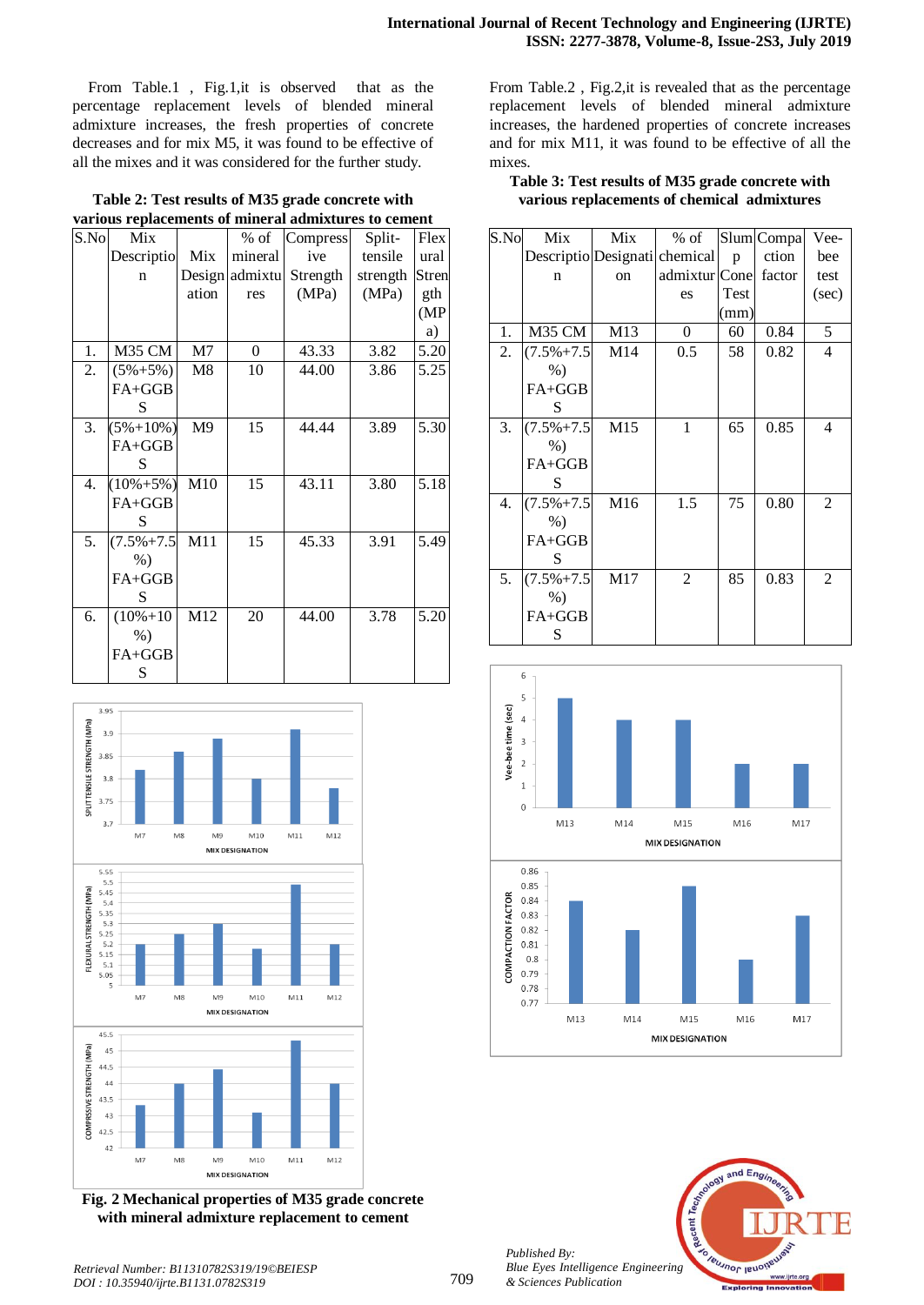#### **INFLUENCE OF DOSAGE OF SUPER PLASTICIZER ON THE MECHANICAL PROPERTIES OF BINARY BLENDED CONCRETE**



#### **Fig. 3 Workability test results for slump cone, compaction factor and vee-bee time for mineral and chemical admixture replacement to cement**

From Table.3 , Fig.3,it is evident that as the percentage replacement levels of chemical admixture increases, the fresh properties of concrete increases for 15% replacement of SP and for mix M16, it was found to be effective of all the mixes and it was considered for the further study.

#### **Table 4: Mechanical properties of M35 grade concrete with various replacements of chemical admixtures**

| S.N      | Mix                          | Mix           | $%$ of         | Compress Split-Flexur |        |        |
|----------|------------------------------|---------------|----------------|-----------------------|--------|--------|
| $\Omega$ | Descriptio Designati chemica |               |                | ive                   | tensil | al     |
|          | n                            | <sub>on</sub> | 1              | Strength              | e      | Streng |
|          |                              |               | admixtu        | (MPa)                 | streng | th     |
|          |                              |               | res            |                       | th     | (MPa)  |
|          |                              |               |                |                       | (MPa)  |        |
| 1.       | M35 CM                       | M13           | $\overline{0}$ | 43.33                 | 3.82   | 5.20   |
| 2.       | $(7.5\% + 7.5)$              | M14           | 0.5            | 45.77                 | 3.91   | 5.45   |
|          | $%$ )                        |               |                |                       |        |        |
|          | FA+GGB                       |               |                |                       |        |        |
|          | S                            |               |                |                       |        |        |
| 3.       | $(7.5\% + 7.5)$              | M15           | $\mathbf{1}$   | 46.00                 | 3.92   | 5.48   |
|          | $%$ )                        |               |                |                       |        |        |
|          | FA+GGB                       |               |                |                       |        |        |
|          | S                            |               |                |                       |        |        |
| 4.       | $(7.5\% + 7.5)$              | M16           | 1.5            | 46.22                 | 3.98   | 5.51   |
|          | $%$ )                        |               |                |                       |        |        |
|          | FA+GGB                       |               |                |                       |        |        |
|          | S                            |               |                |                       |        |        |
| 5.       | $(7.5\% + 7.5)$              | M17           | $\overline{2}$ | 45.77                 | 3.86   |        |
|          | $%$ )                        |               |                |                       |        | 5.19   |
|          | FA+GGB                       |               |                |                       |        |        |
|          | S                            |               |                |                       |        |        |







**Fig. 4 Mechanical properties of M35 grade concrete with mineral admixture replacement to cement and use of chemical admixture** 

From Table4 and Fig4, it can be concluded that as the percentage replacement levels of blended mineral and chemical admixture increases, the hardened properties of concrete increases and for mix M16, it was found to be effective of all the mixes.

Workability in all aspects regarding the mineral and chemical admixtures, the ratios of slump cone decreased , compaction factor increased and also the vee-bee time increases and also increased in the case of both mineral and chemical admixtures.

## **3.0 CONCLUSIONS**

With the increase in the percentage replacement of mineral admixture to cement, the fresh properties were found to be decreased and showed lower levels of workability. The optimum replacement level of mineral admixture was found to be at (7.5%FA+7.5%GGBS) and was reported a high compressive strength value of 45.33 MPa and the percentage increase in compressive strength was found to be 4.62%.The optimum replacement level of chemcal admixture was found to be at (7.5%FA+7.5%GGBS) 1.5% super plasticizer and was reported a high compressive strength value of 46.22 MPa and the percentage increase in compressive strength was found to be 6.66%.With the use of chemical admixture, the fresh properties as well as the hardened properties were increased for (7.5%FA+7.5%GGBS) M35 grade concrete. Workability in all aspects regarding the mineral

*Published By: Blue Eyes Intelligence Engineering & Sciences Publication* 



*Retrieval Number: B11310782S319/19©BEIESP DOI : 10.35940/ijrte.B1131.0782S319*